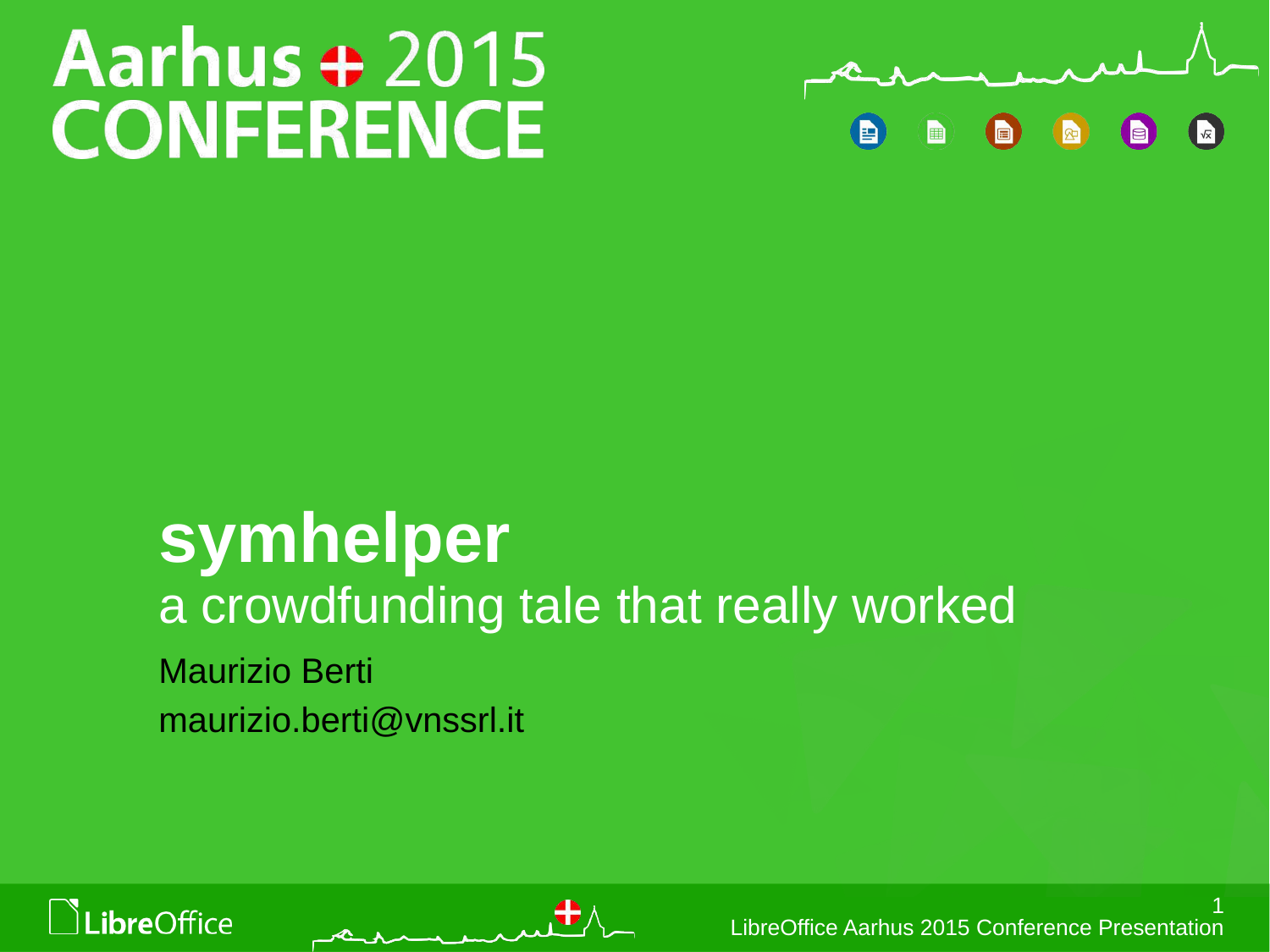

 $\sqrt{x}$ 圃 信

## **A**ugmentative and **A**lternative **C**ommunication



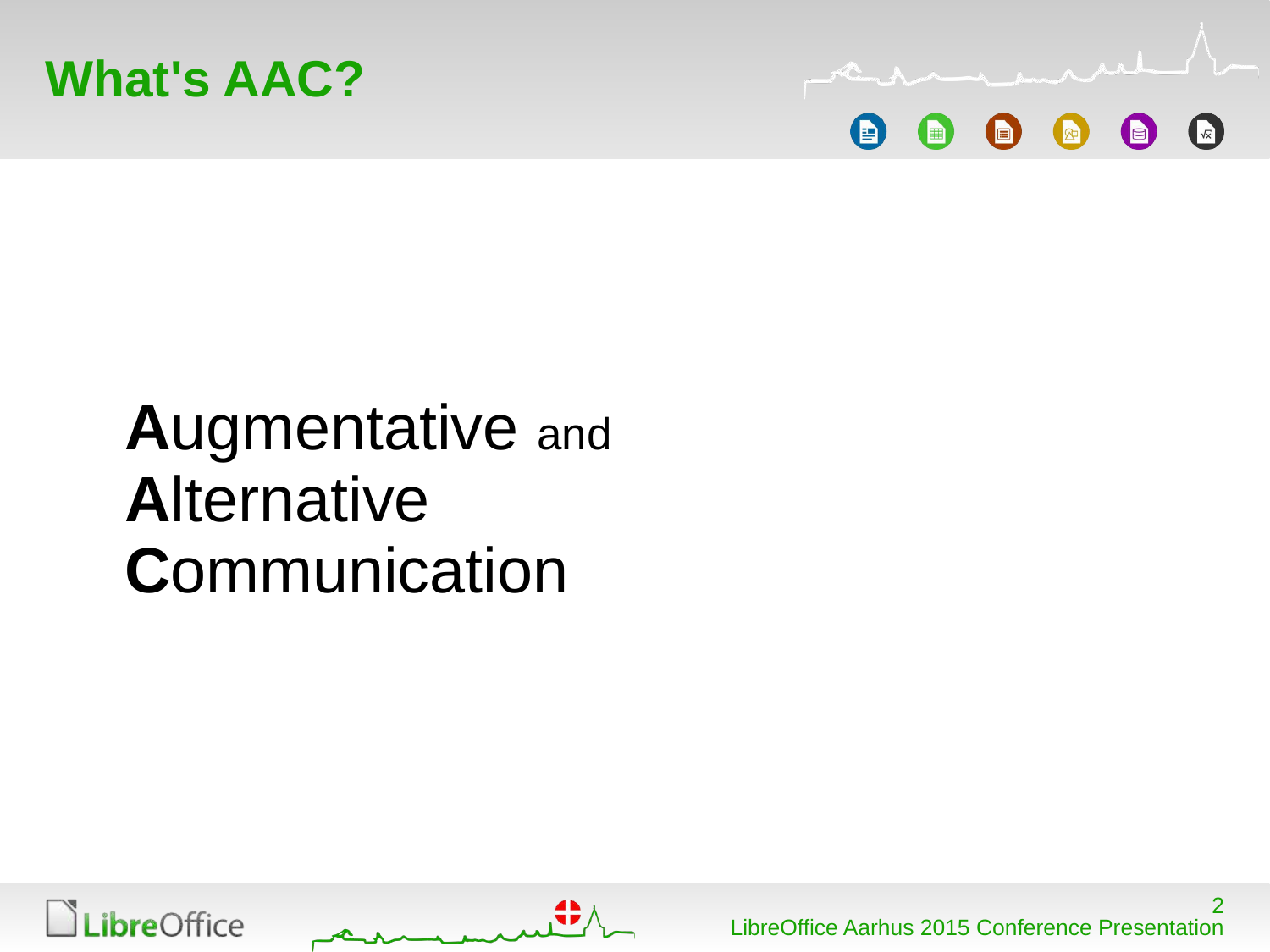#### **Symbols**

| food       | hamburger | Pizza                 | Burrito    | Spaghetti          |
|------------|-----------|-----------------------|------------|--------------------|
| bread<br>S | cheese    | French fries<br>///// | hot dog    | popcorn<br>المحافظ |
| fruit      | banana    | ice cream             | cookie     | candy              |
| drink      | water     | juice                 | soft drink | coffee             |



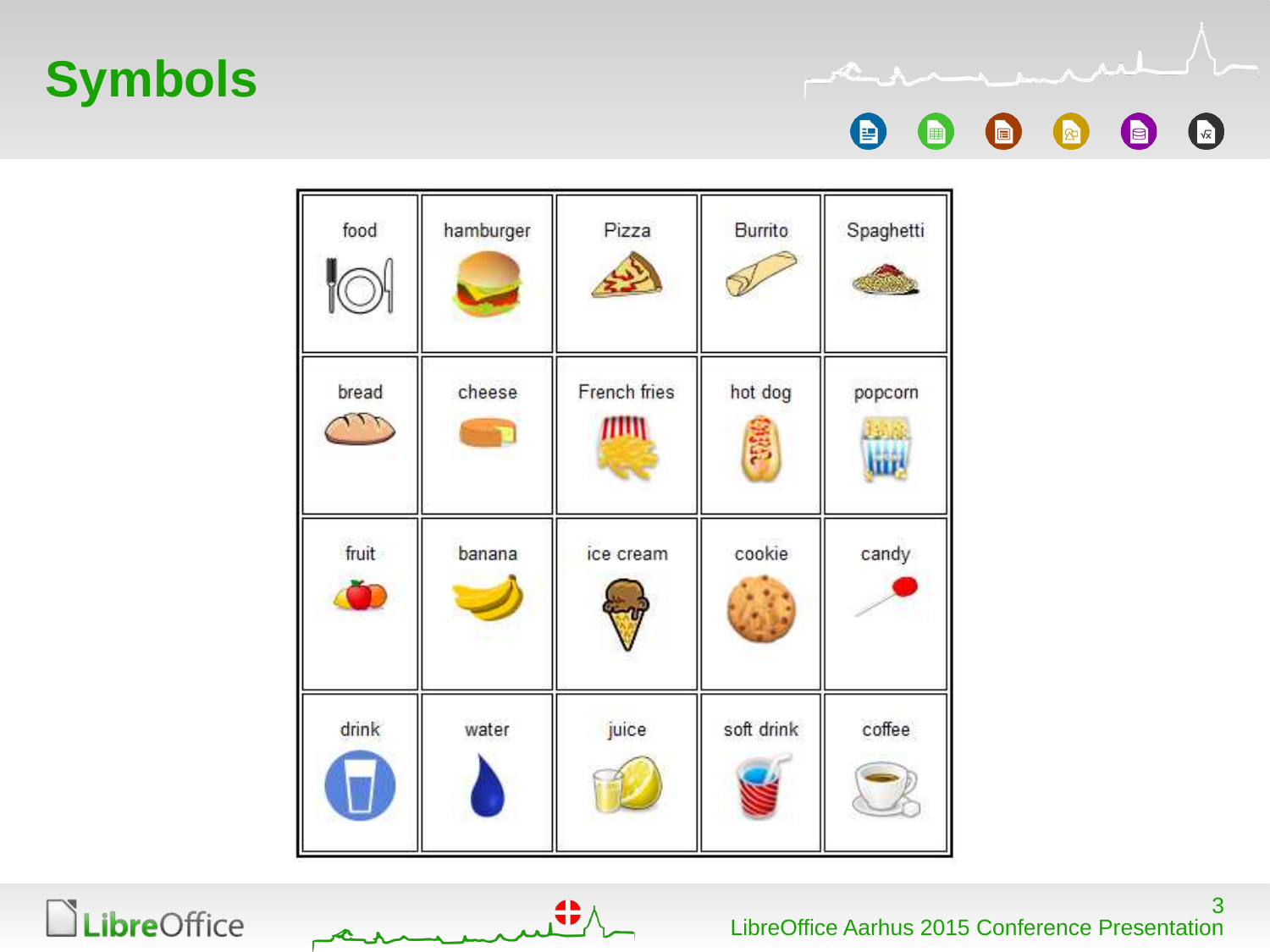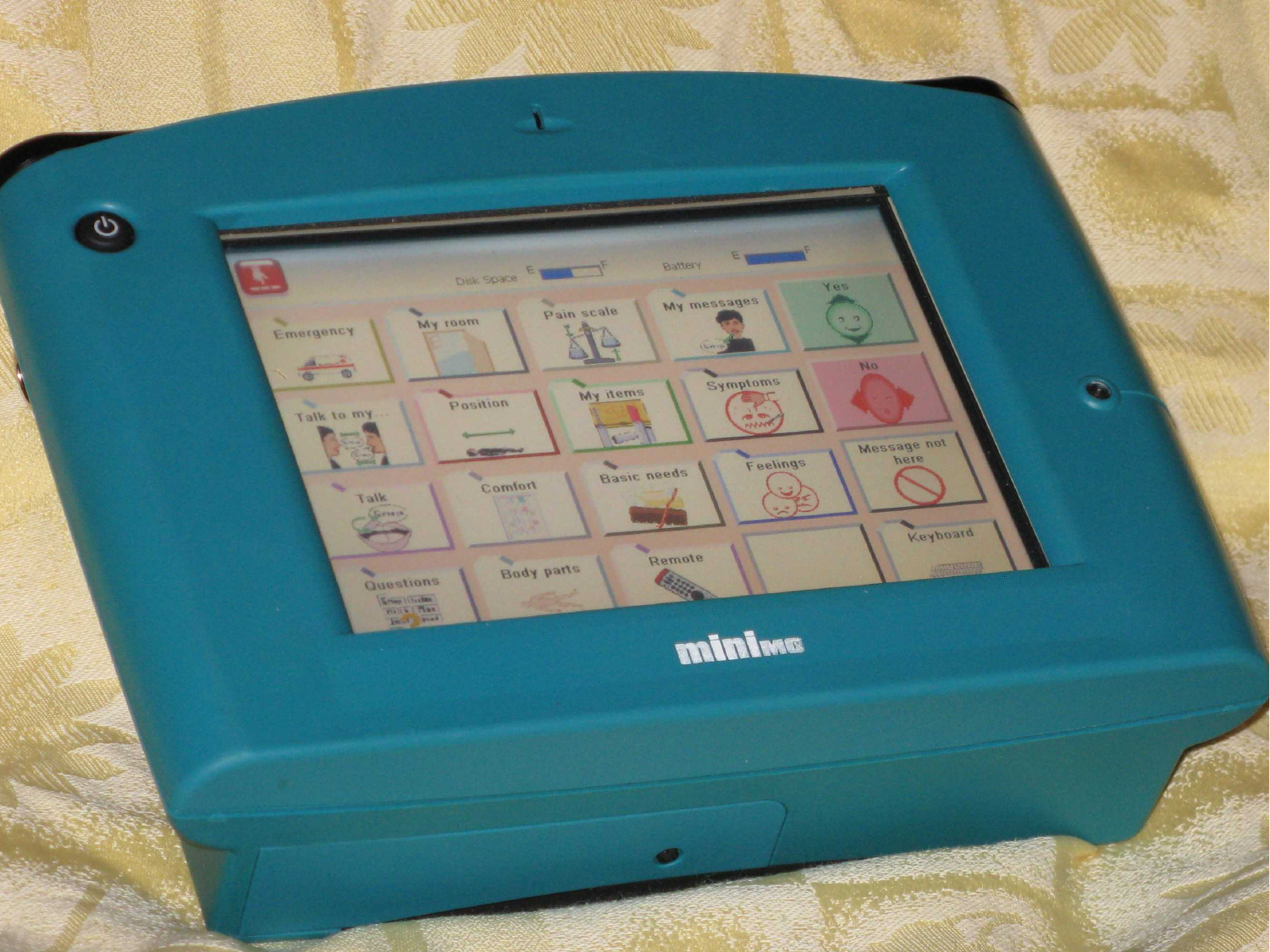

 $\sqrt{x}$ E le

At the center of our garden





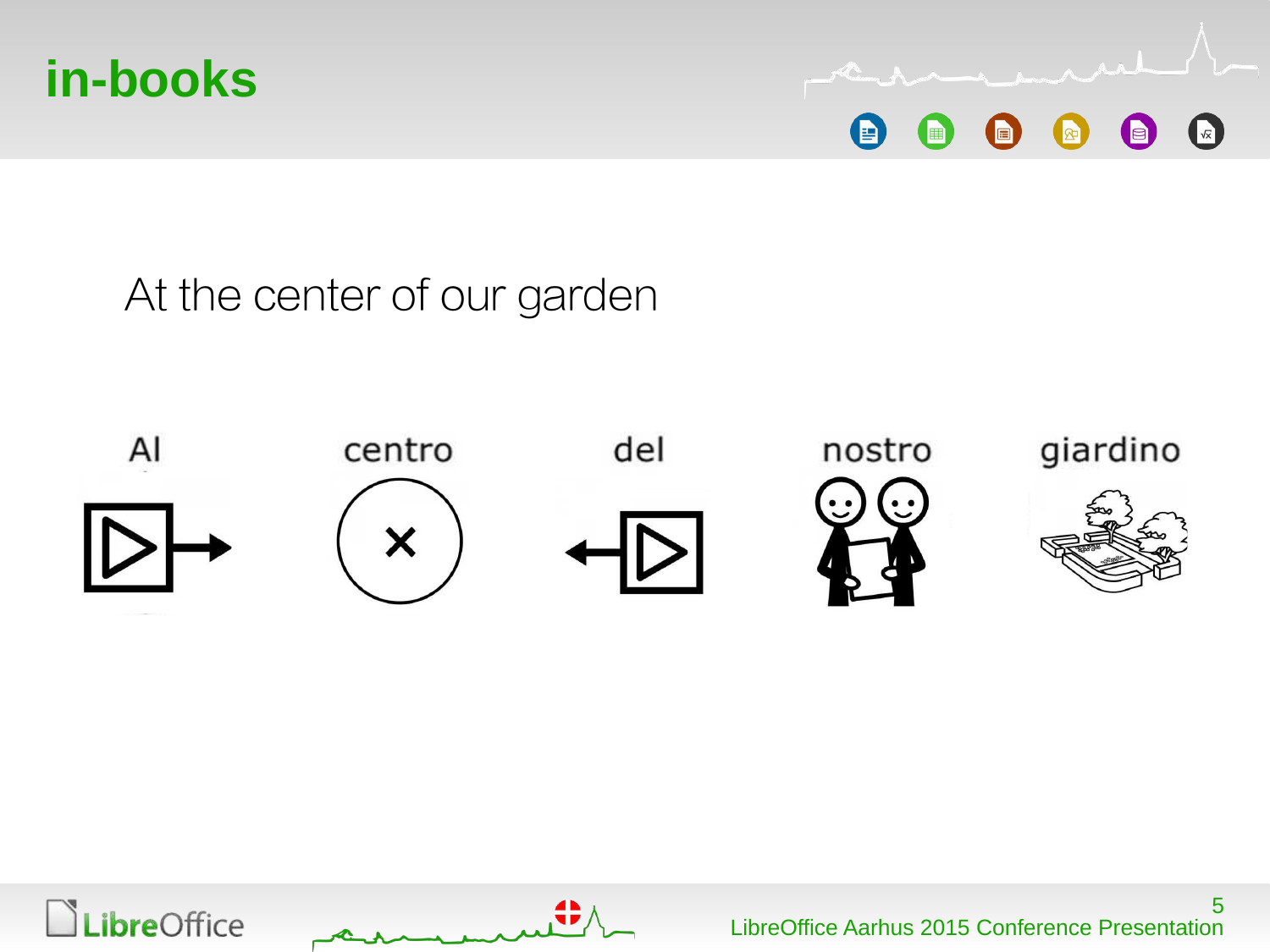

 $\sqrt{x}$ 囲 E

At the center of our garden





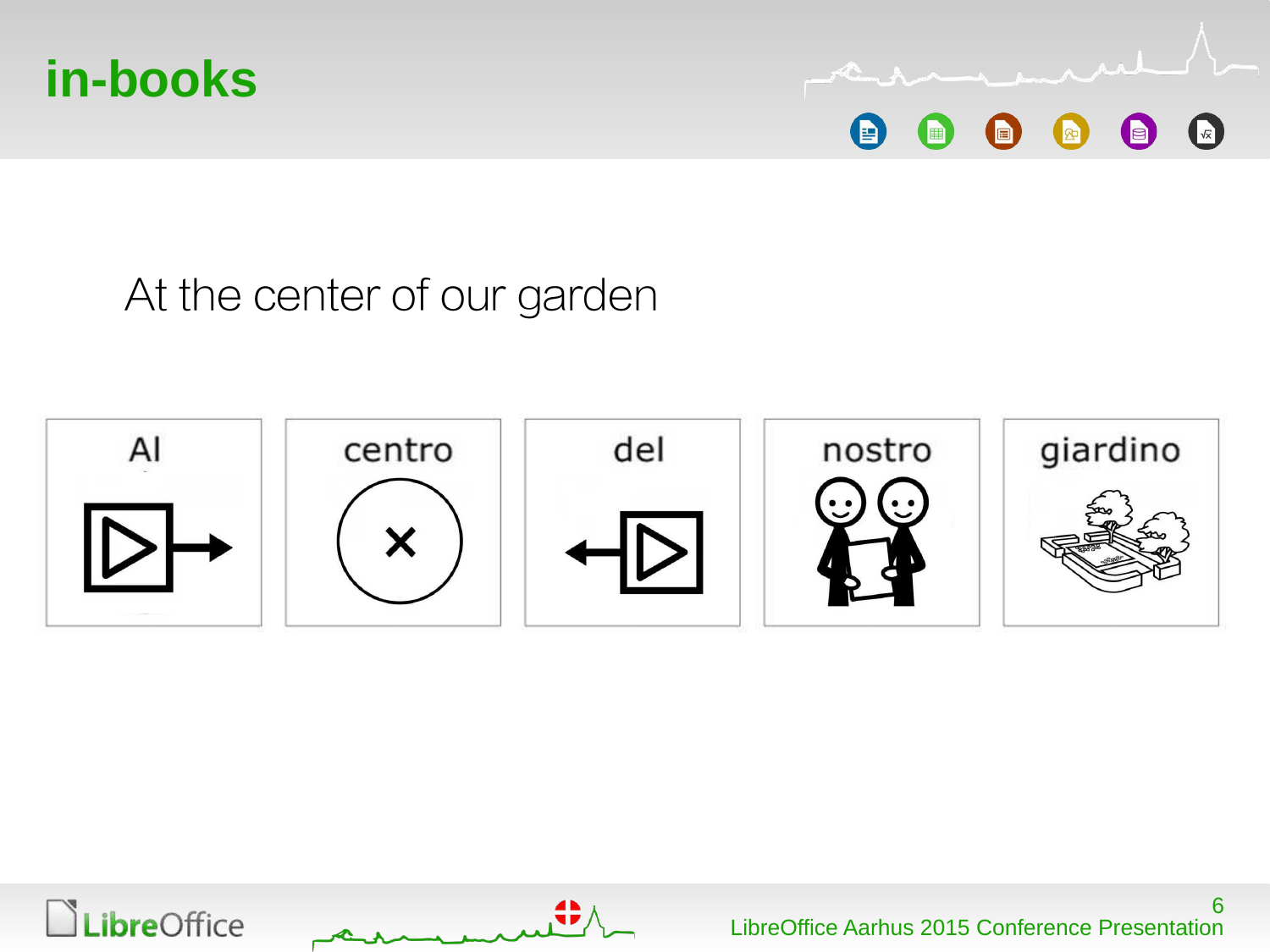

**LibreOffice**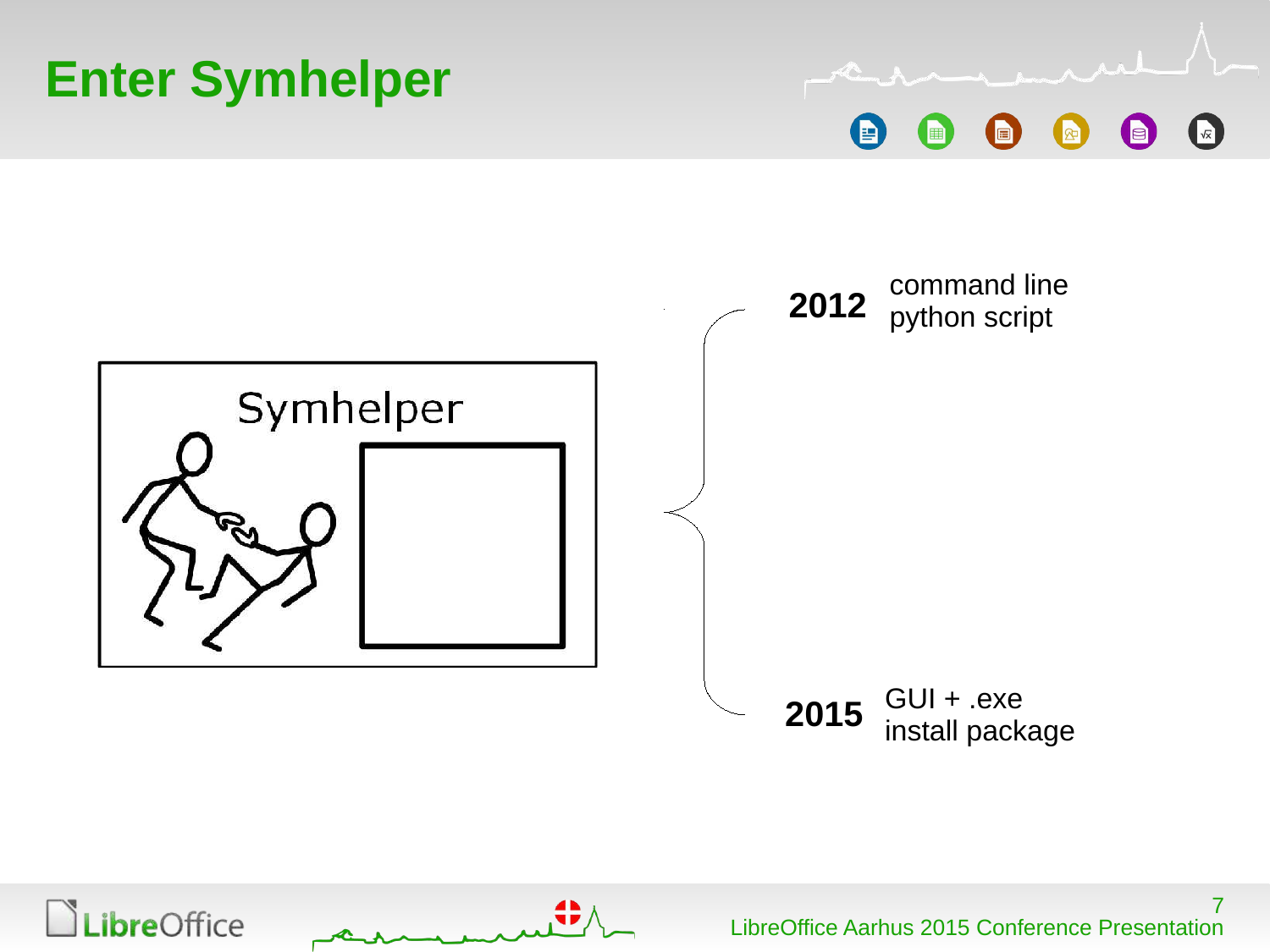Automated Easy installation PDF as input format Simple+fixed steps to run Editing capability



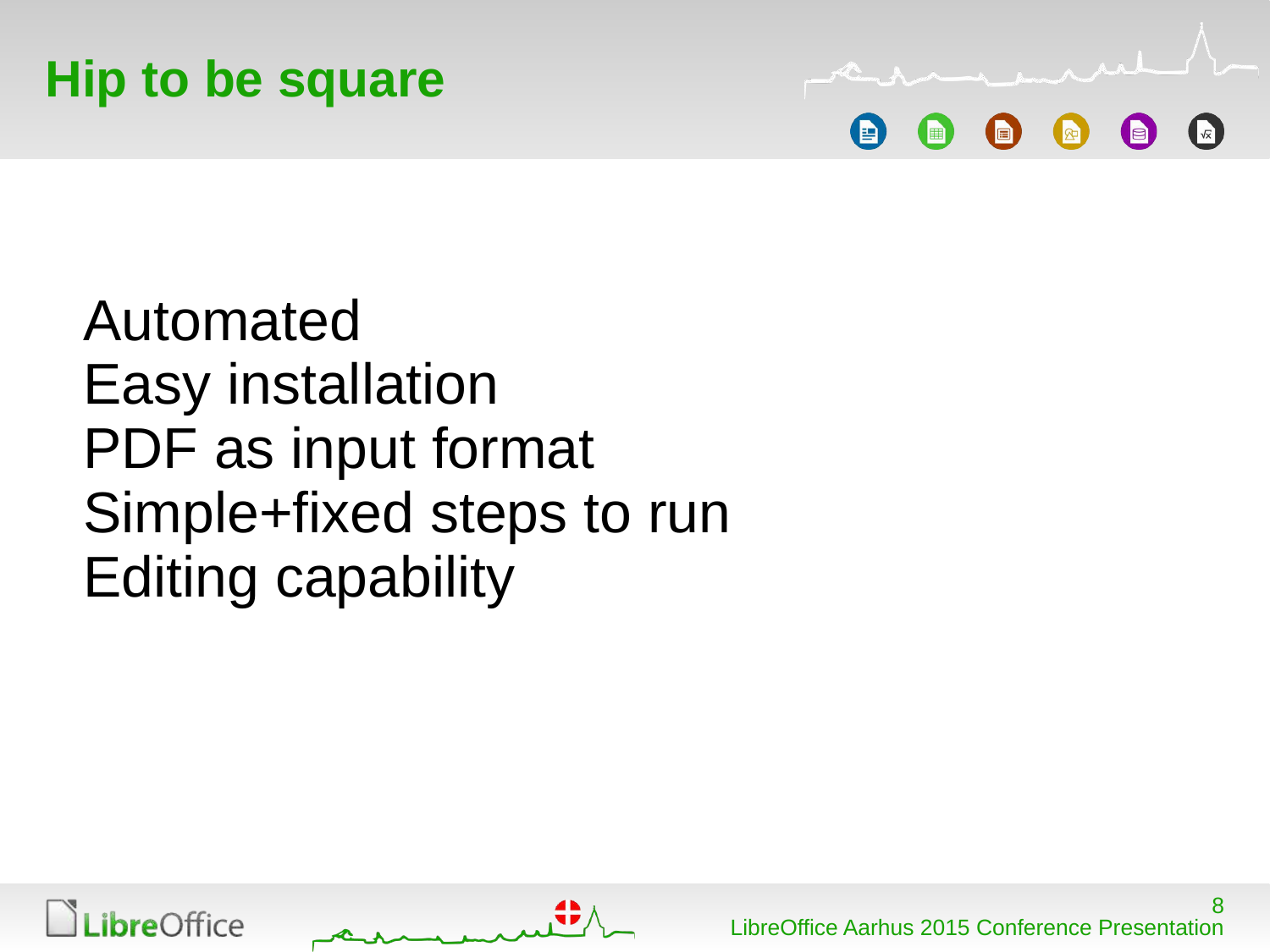#### **How it happened**



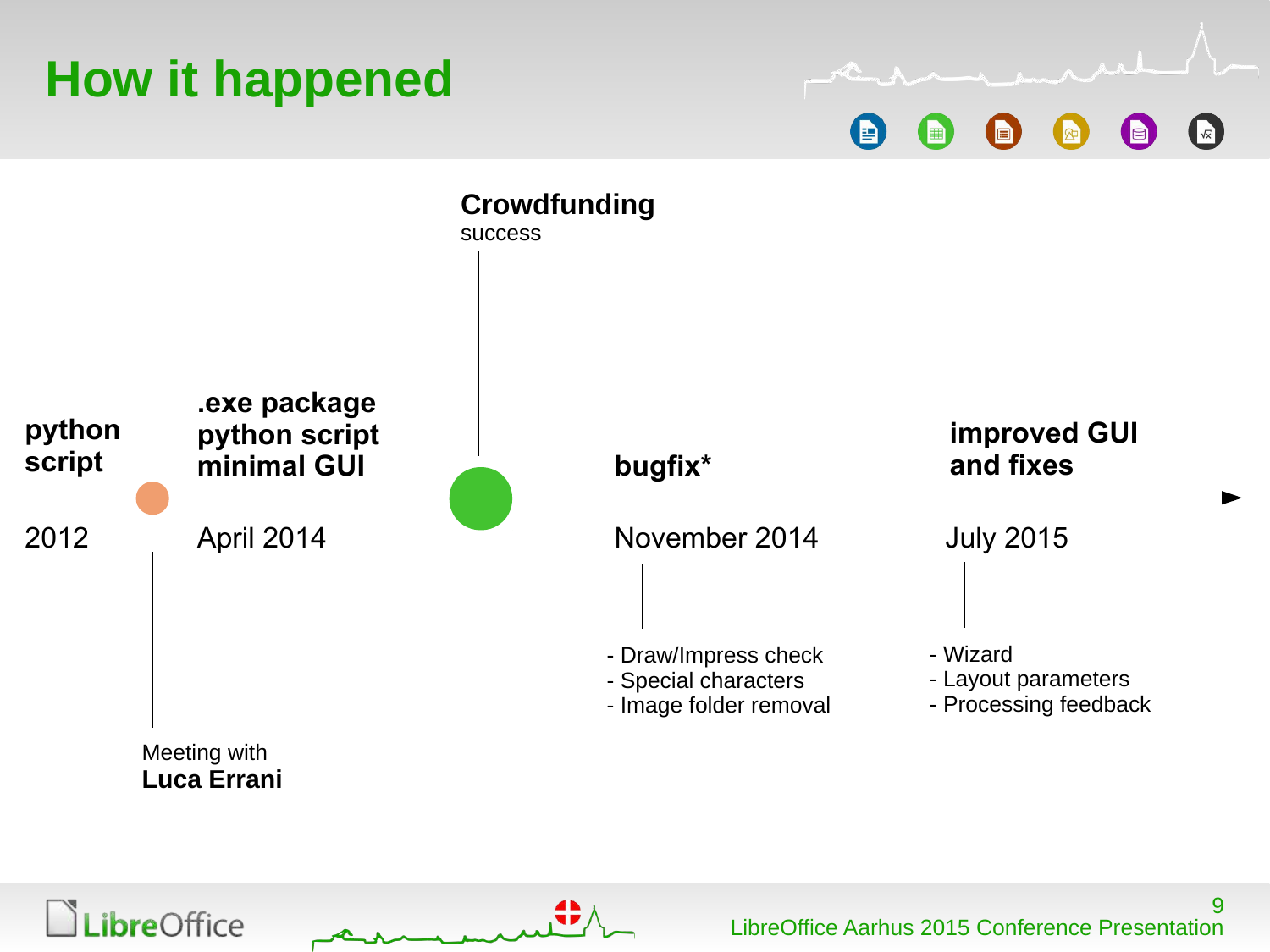

**LibreOffice**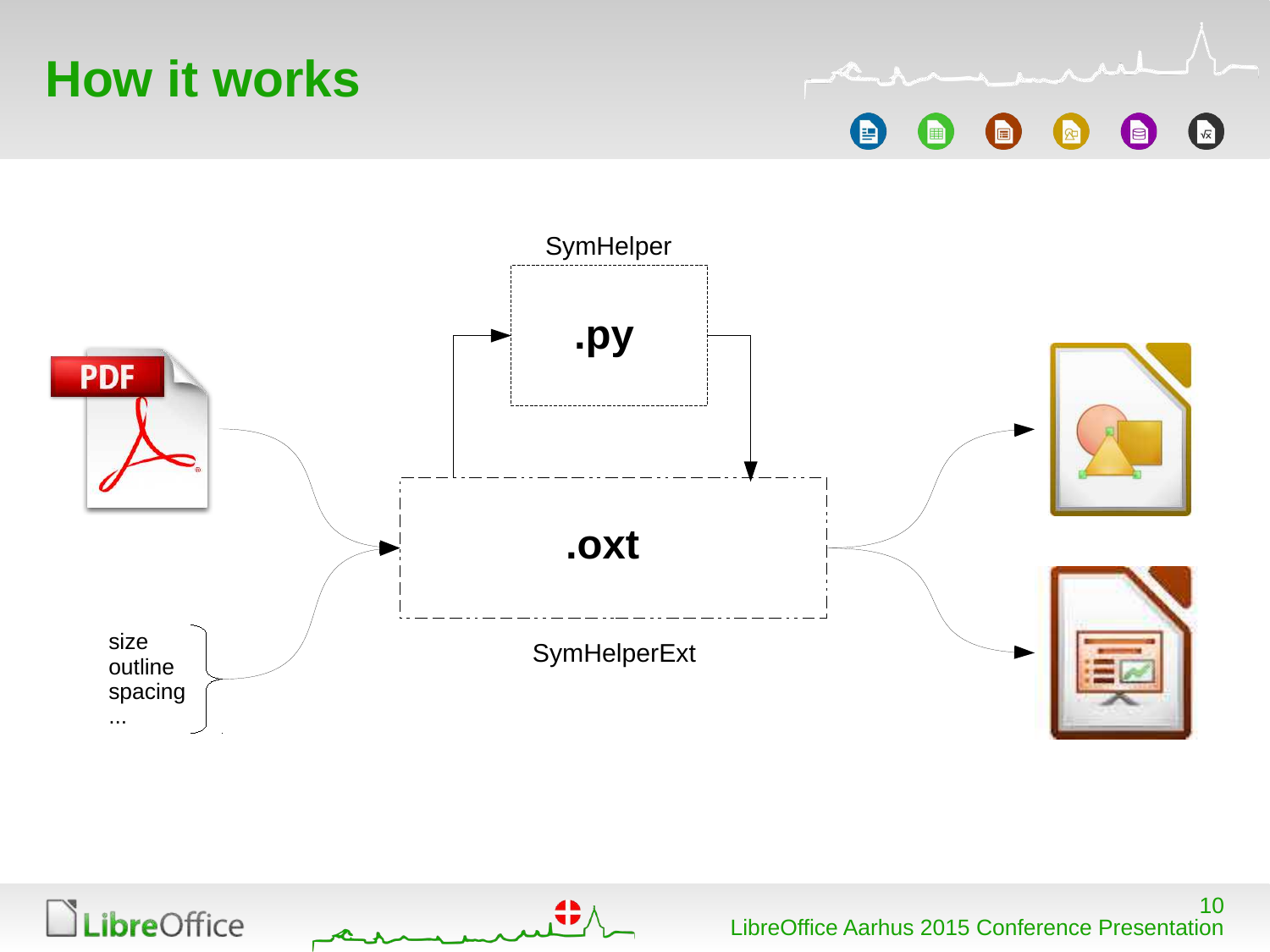

Windows XP, Vista, 7, 8.X LibreOffice 4.3, 4.4 **GhostScript** 

ImageMagick Convert Pillow – a friendly PIL fork



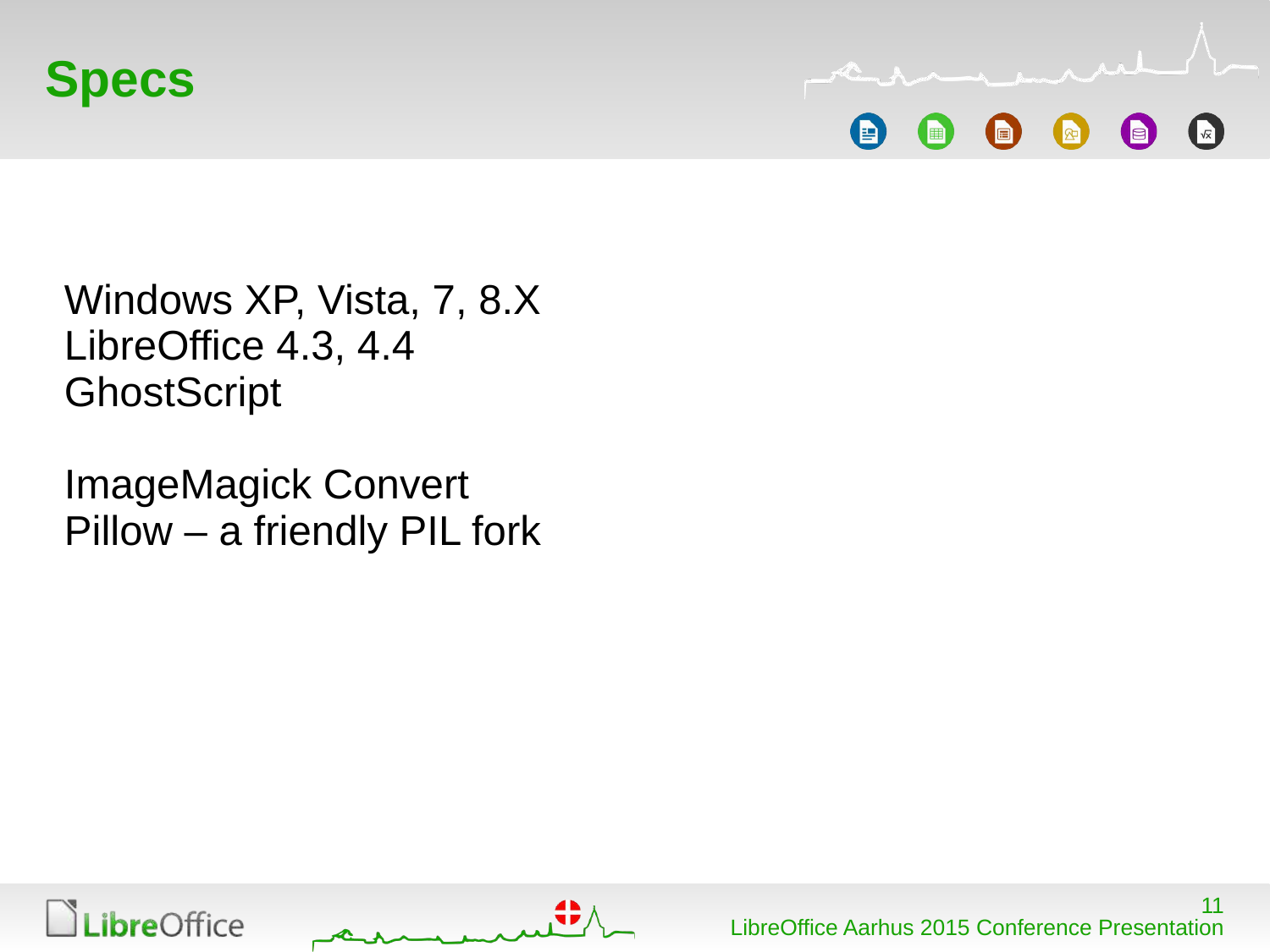

member  $\sqrt{x}$ 圍 同





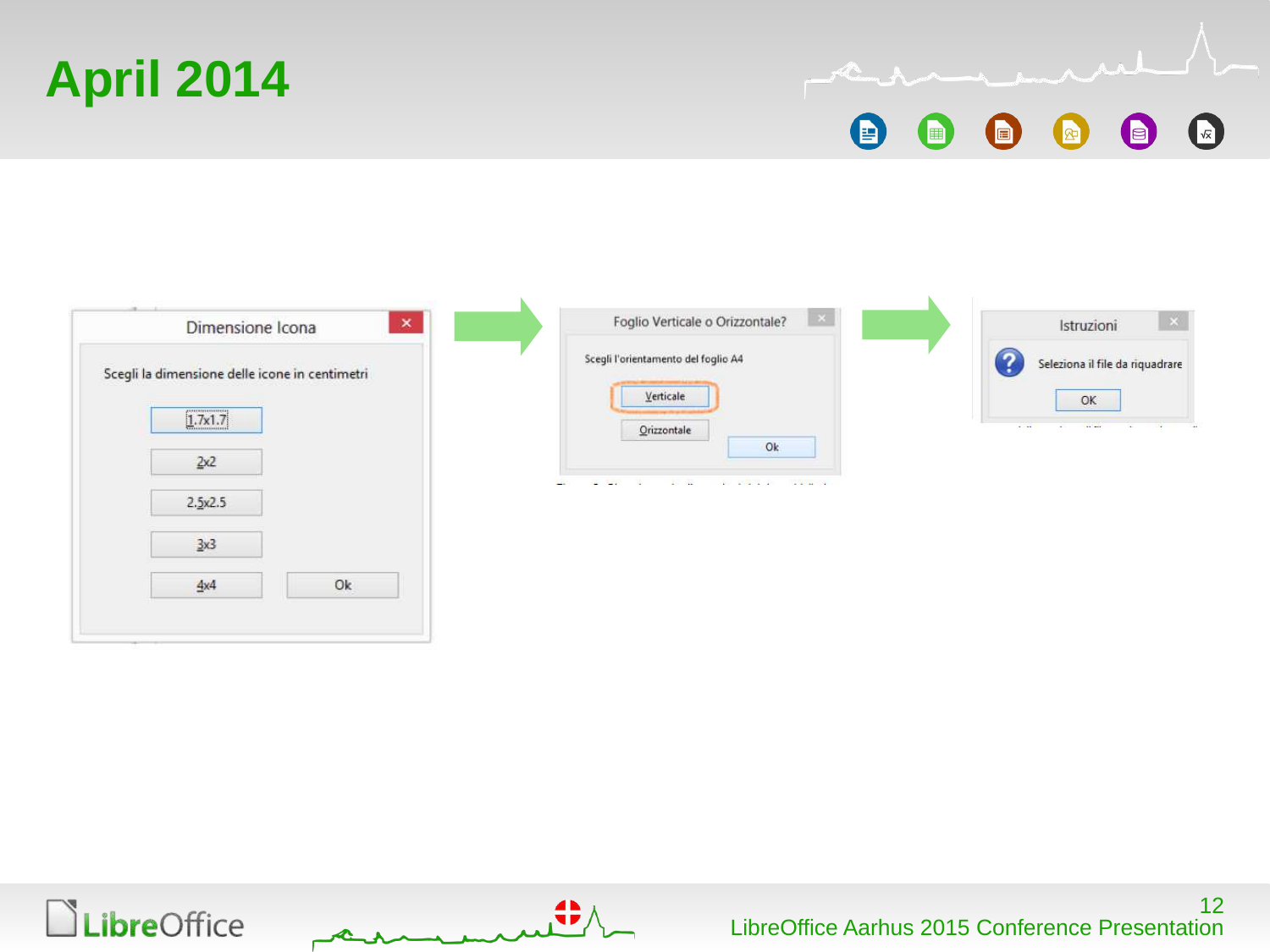

# let's see the real thing



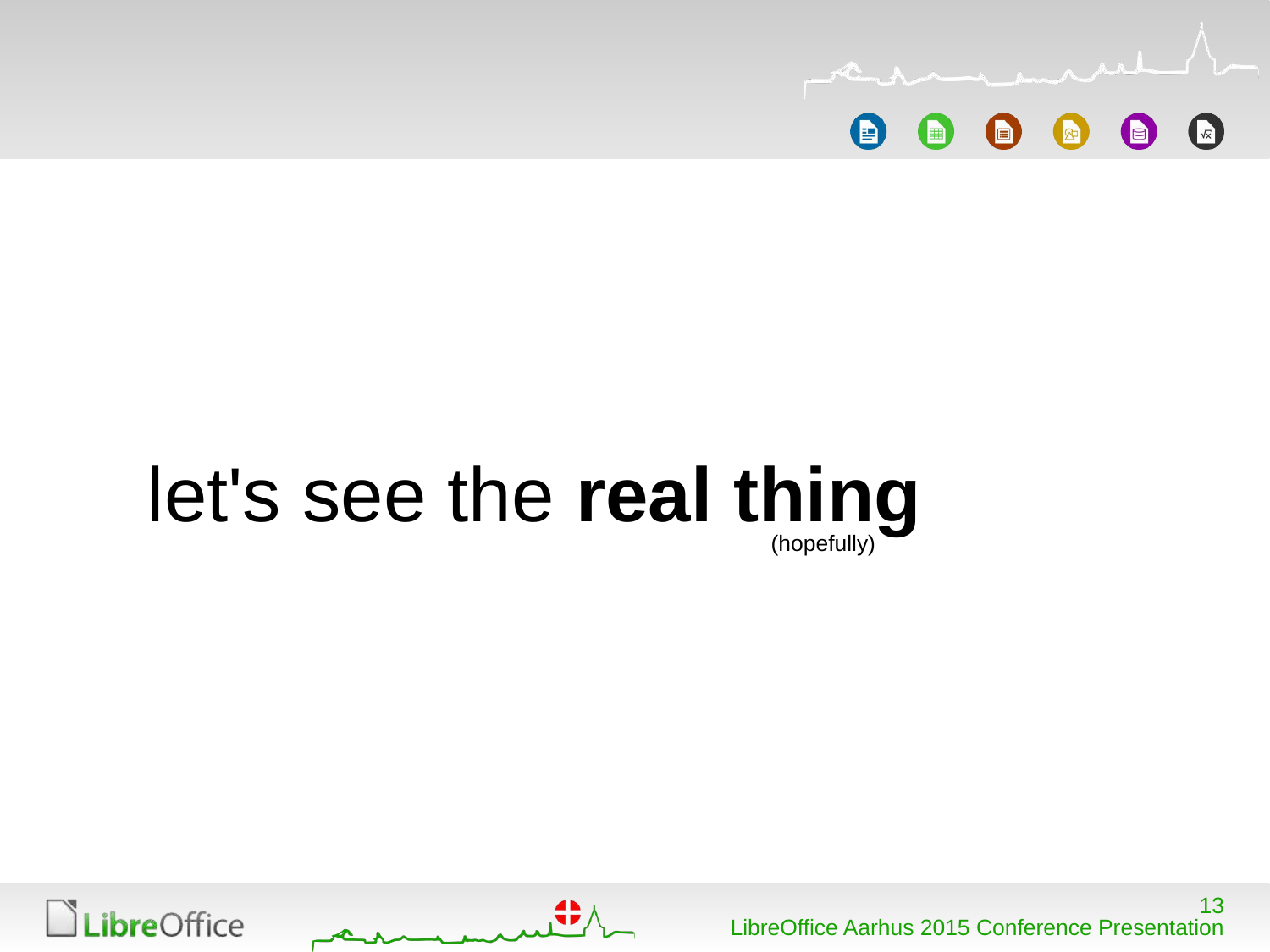#### **Pick a file**

Æ

 $\mathbb{R}^{n}$ 





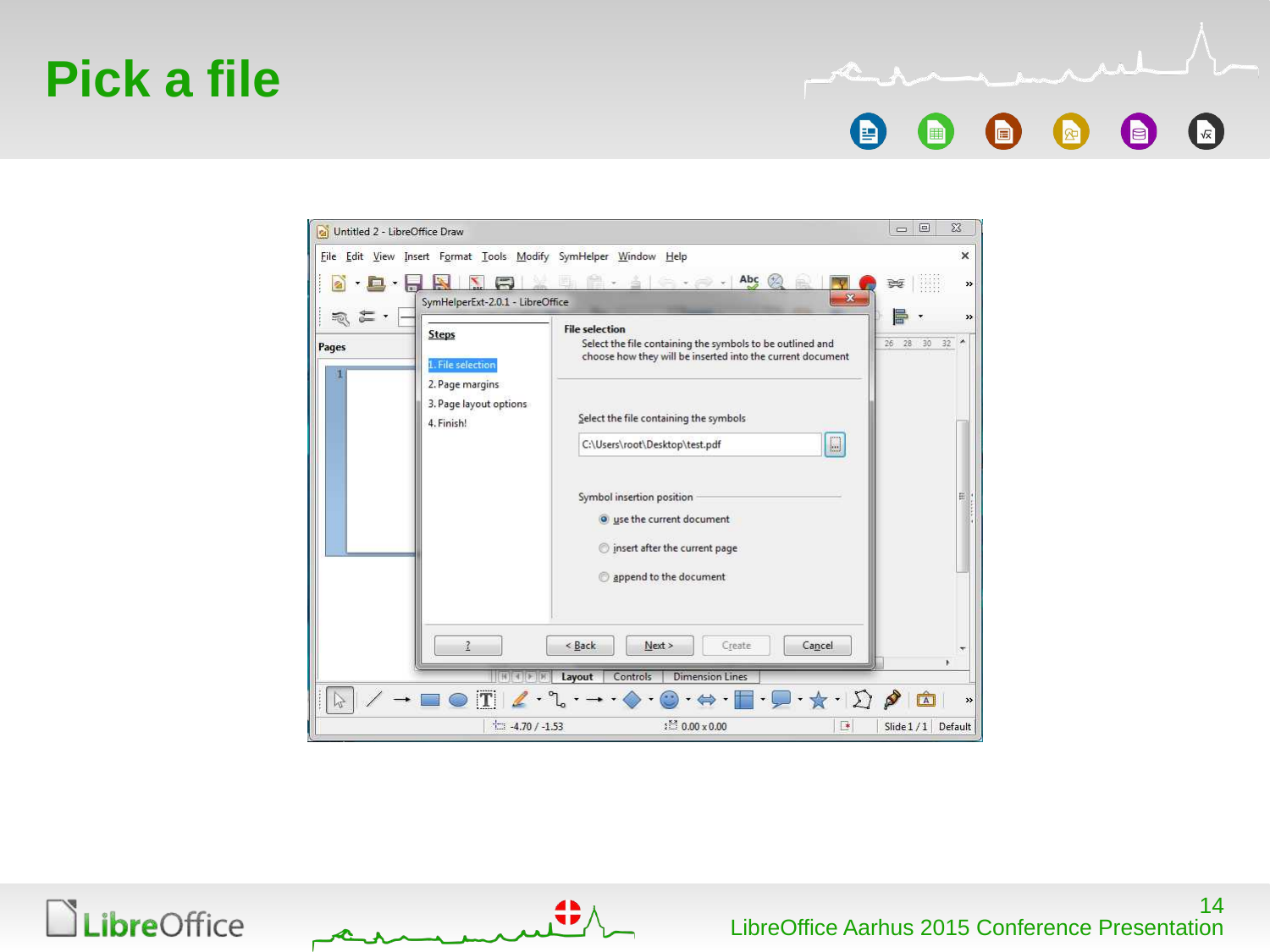#### **Set the margins**

 $\sqrt{x}$ 匪 屇

ment





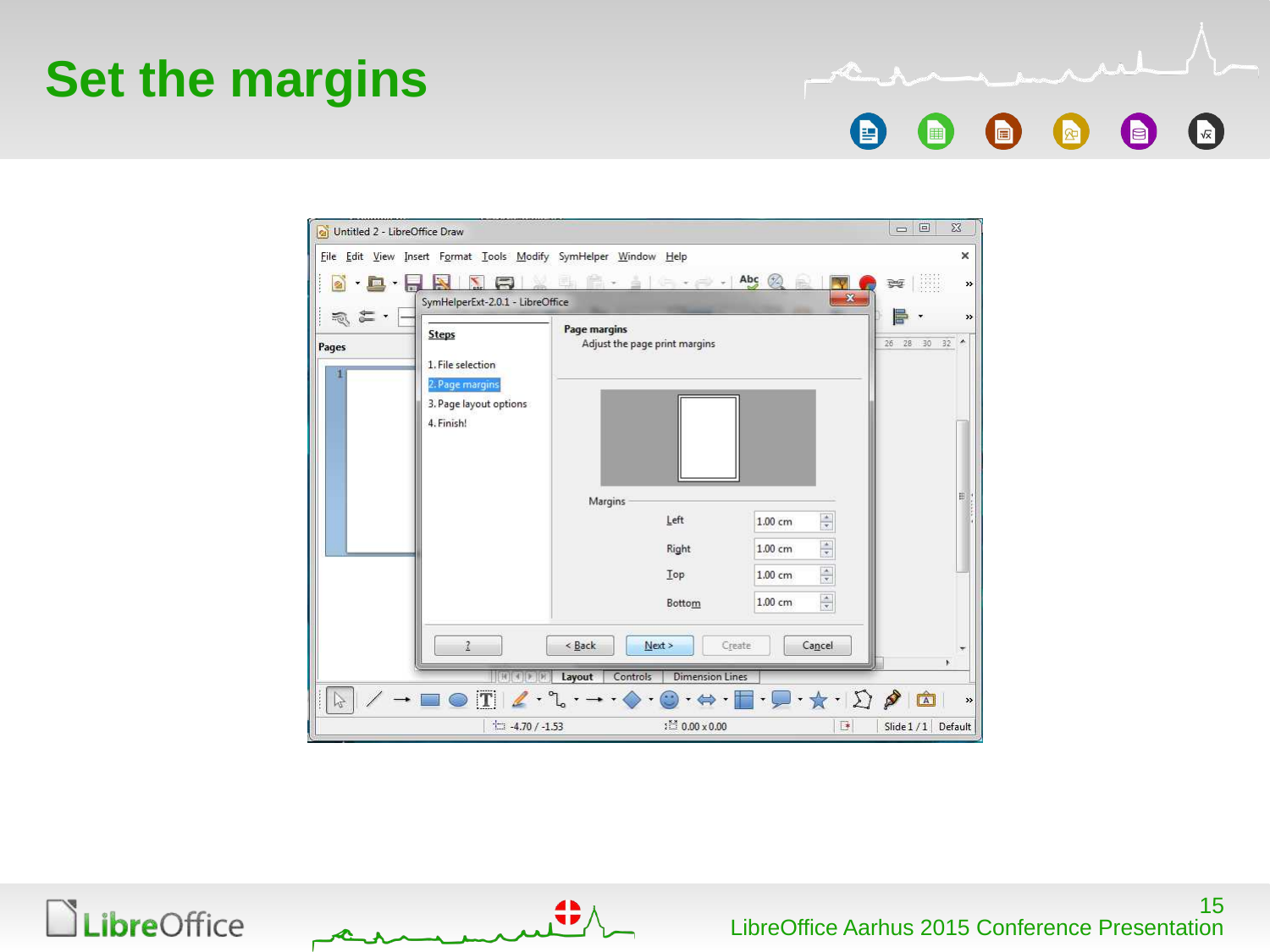#### **Adjust page layout**

 $\bigodot$ E  $\blacksquare$  $\left( \blacksquare \right)$ i bi R

| Ion Untitled 2 - LibreOffice Draw |                                                         |                                                                                                                                                                            |                                                                                                                                                 | $\Sigma$<br>$\boxed{\square}$<br>$\equiv$   |
|-----------------------------------|---------------------------------------------------------|----------------------------------------------------------------------------------------------------------------------------------------------------------------------------|-------------------------------------------------------------------------------------------------------------------------------------------------|---------------------------------------------|
|                                   | SymHelperExt-2.0.1 - LibreOffice                        | File Edit View Insert Format Tools Modify SymHelper Window Help                                                                                                            | Abc<br>$(t_0)$<br>×                                                                                                                             | ×<br>嬖<br>$\rightarrow$                     |
| ಕನ<br>Pages                       | <b>Steps</b><br>1. File selection                       | Page layout options<br>Select the symbol size and set the page layout options                                                                                              |                                                                                                                                                 | $\rightarrow$<br>۸<br>$26 = 28$<br>30<br>32 |
|                                   | 2. Page margins<br>3. Page layout options<br>4. Finish! | Page layout<br>Symbol size                                                                                                                                                 | Current page size                                                                                                                               |                                             |
|                                   |                                                         | 3,0x3,0cm<br>$\overline{\phantom{a}}$<br>1<br><b>Outline thickness</b><br>$\frac{1}{x}$<br>5 pt<br>2<br>Symbol spacing<br>$\frac{1}{\tau}$<br>1.00 cm<br>3<br>Line spacing | 21.00 x 29.70cm<br>Number of symbols per<br>row with the current<br>settings<br>5<br>Number of rows on the<br>gage with the current<br>settings | Ξ                                           |
|                                   | Ï                                                       | $\frac{\star}{\tau}$<br>1.50 cm<br>4<br>< Back<br>Next >                                                                                                                   | 6<br>Cancel<br>Create                                                                                                                           |                                             |
|                                   | $  \mathcal{H}   \le   \mathcal{V}  $                   | <b>Dimension Lines</b><br>Controls<br>Layout                                                                                                                               | $\blacksquare \cdot \Box \cdot \star \cdot \Box$                                                                                                | A                                           |
|                                   | $\pm 1 - 4.70 / -1.53$                                  | : 1 0.00 x 0.00                                                                                                                                                            | ⊺∗                                                                                                                                              | »<br>$S$ lide $1/1$<br>Default              |



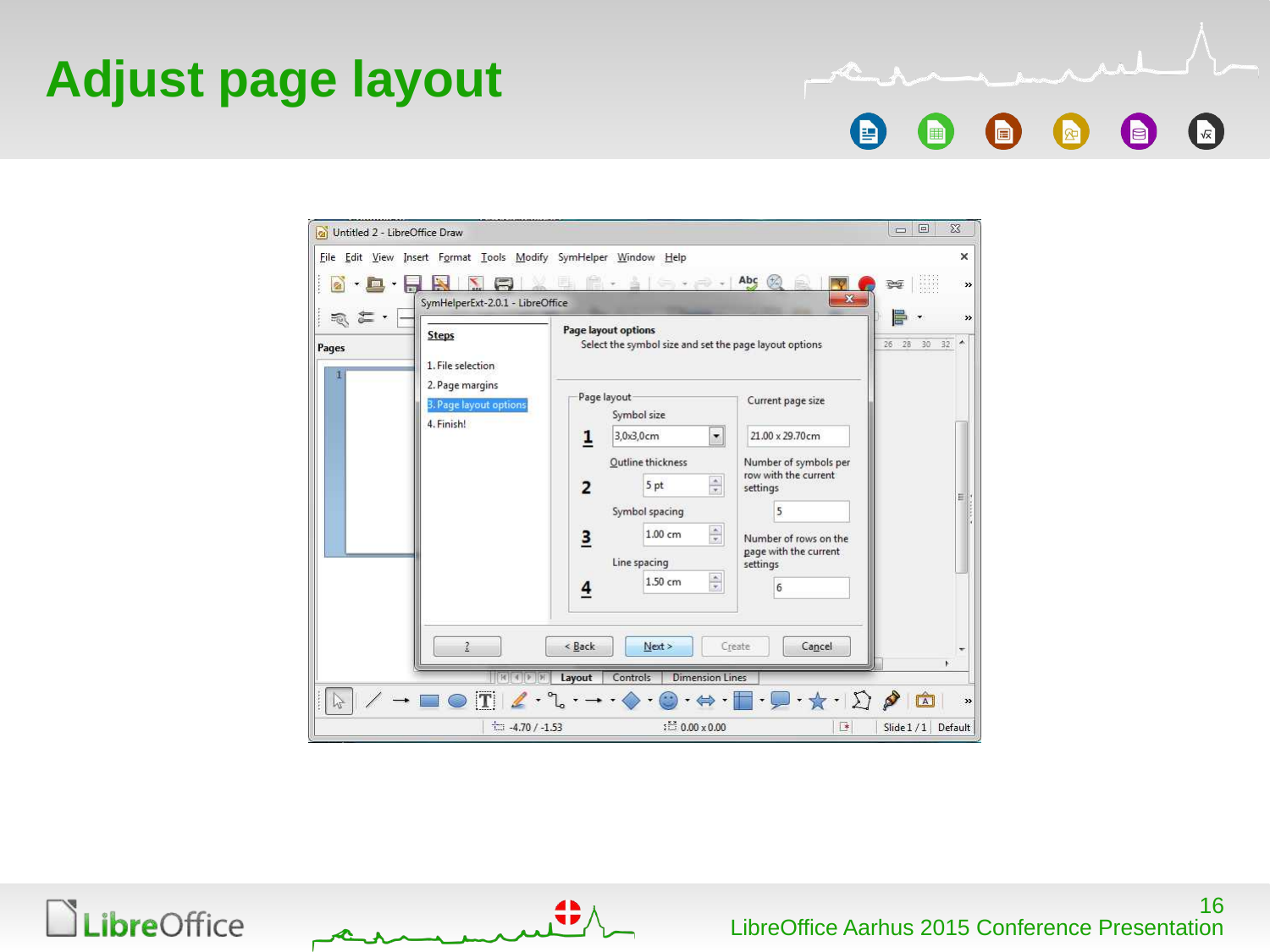**Go**

 $\mathbb{R}^{n \times n}$  $\sqrt{x}$ 匪 匾





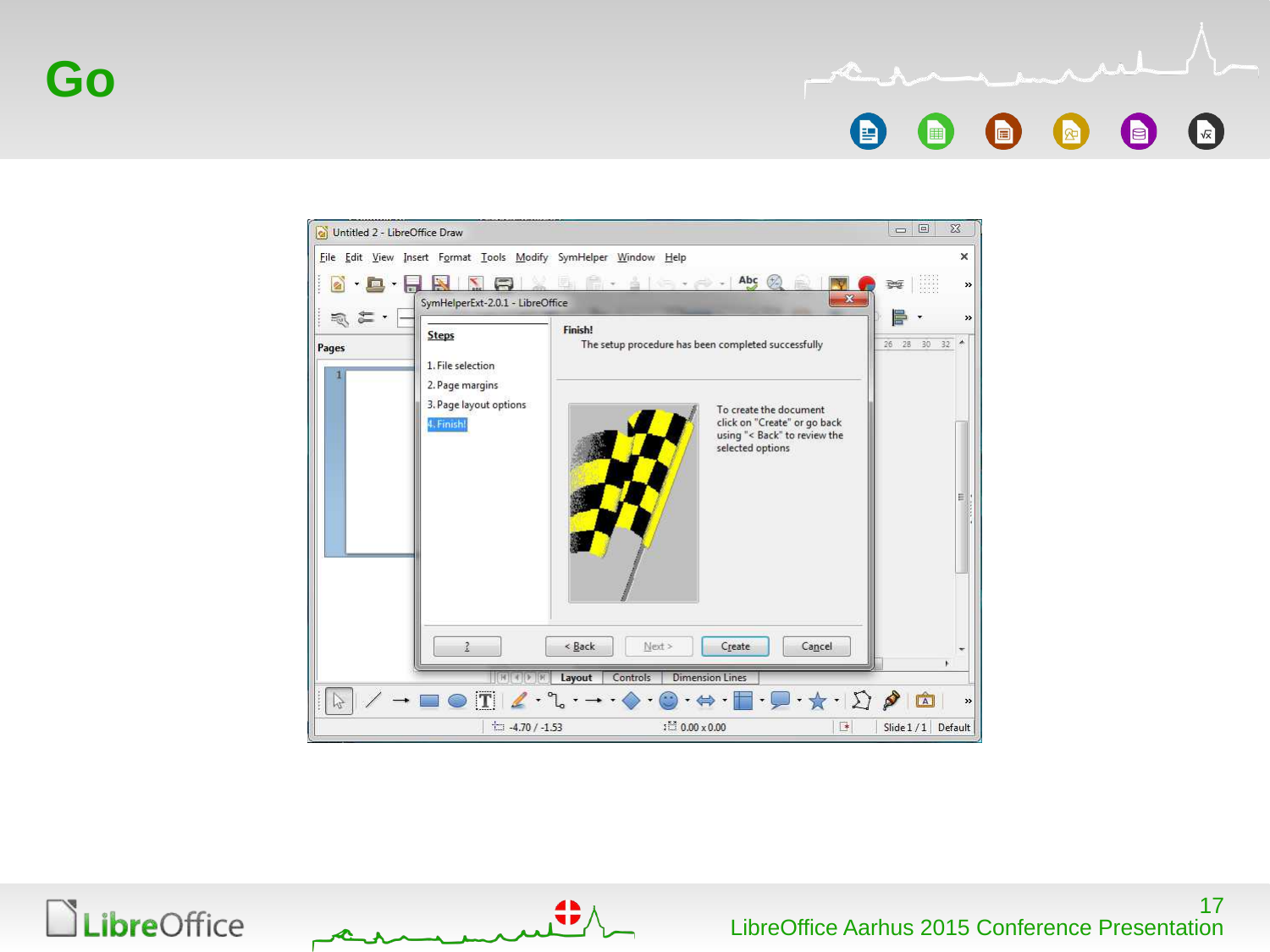#### **The bar moves**

 $\begin{array}{|c|c|c|c|c|}\hline \multicolumn{1}{|c|}{\quad \ \ &\multicolumn{1}{|c|}{\quad \ \ &\multicolumn{1}{|c|}{\quad \ \ &\multicolumn{1}{|c|}{\quad \ \ &\multicolumn{1}{|c|}{\quad \ \ }\\ \hline \multicolumn{1}{|c|}{\quad \ \ &\multicolumn{1}{|c|}{\quad \ \ &\multicolumn{1}{|c|}{\quad \ \ }\\ \hline \multicolumn{1}{|c|}{\quad \ \ &\multicolumn{1}{|c|}{\quad \ \ &\multicolumn{1}{|c|}{\quad$ cal Untitled 2 - LibreOffice Draw Eile Edit View Insert Format Tools Modify SymHelper Window Help  $\times$ 8 B B &  $|\mathbf{N}|\mathbf{S}|\times$  and  $\mathbf{R}\cdot\mathbf{S}$  . And  $\mathbf{S}\cdot\mathbf{S}$  $Abc$  $+111$ 弹 »  $-$  0.00 cm  $\neq$   $\geq$   $\cdot$  2 Colour 最 二、  $\blacktriangleright$  Tango: Sky  $\blacktriangleright$ »  $\times$   $+$  12 10 8  $12$   $14$   $16$   $18\sqrt{20}$  $22 24 26 28 30 32$  $\delta$  $6^{\circ}$  $4 -2$ -2 10 Pages . ir  $-00$  $-9$  $\sim$   $\Delta$  $\frac{1}{2}$  $-\underline{\omega}$  $-\underline{\infty}$  $-8$  $\mathbb{R}$  $-\overline{\mathcal{R}}$  $-89$ FRE  $\frac{1}{4}$ [H | + | F | Layout | Controls | Dimension Lines  $\blacksquare$  $\bullet$  it  $\prime$   $\rightarrow$  $\Box$  $\mathbb{Z}$  $\cdot \bigcirc \cdot \Leftrightarrow \cdot$ 19 » Scanning for columns





- envel

空

h

E

 $\sqrt{\mathbf{x}}$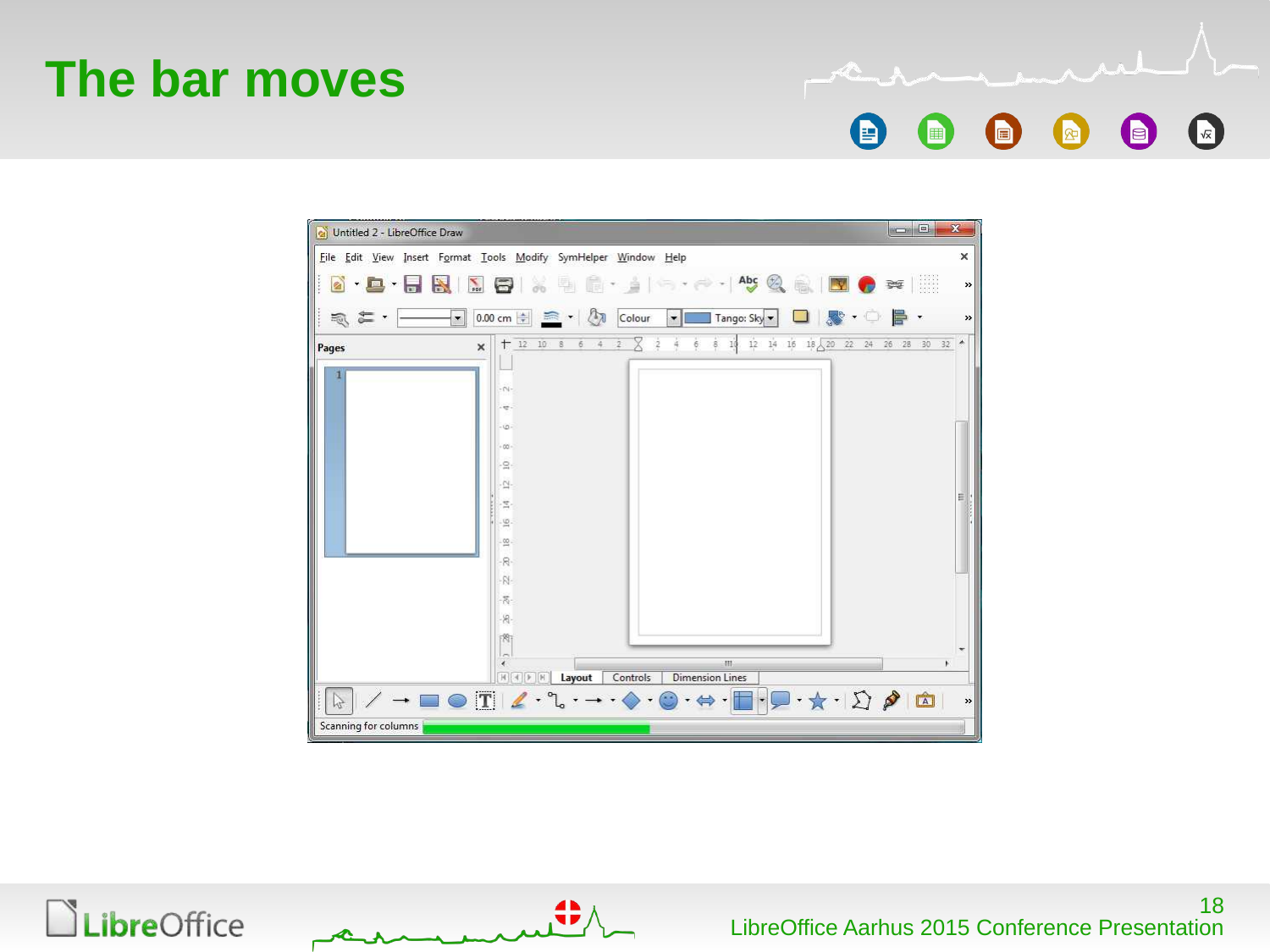#### **The document is ready**







圍

同

 $\sqrt{x}$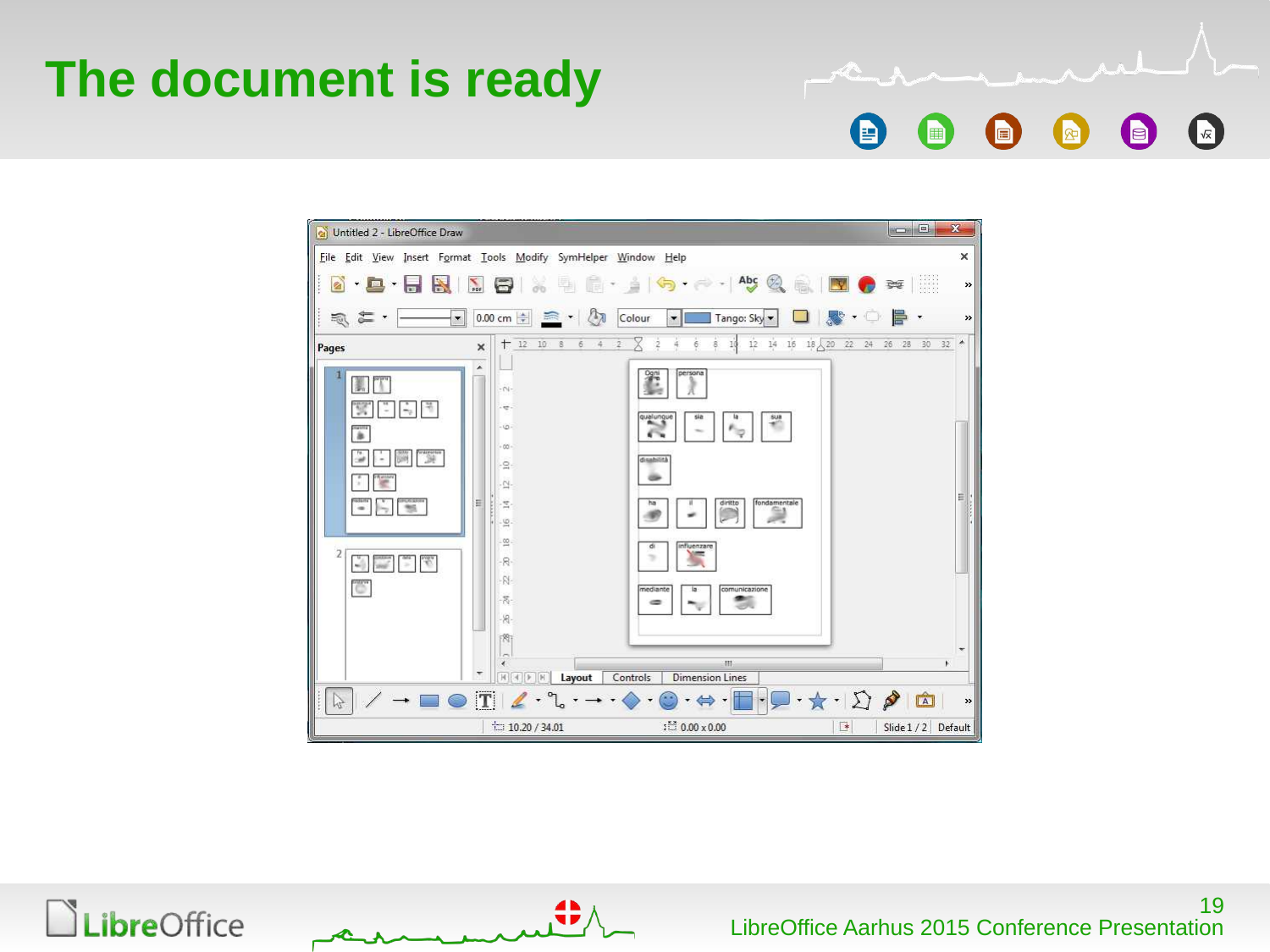#### **Who's behind it?**





Comunità dell'Arca, L'Arcobaleno Bologna



CSCA - Centro sovrazonale di comunicazione aumentativa Milano e Verdello



Associazione Il Volo – ONLUS Fiscaglia (FE)





Milano



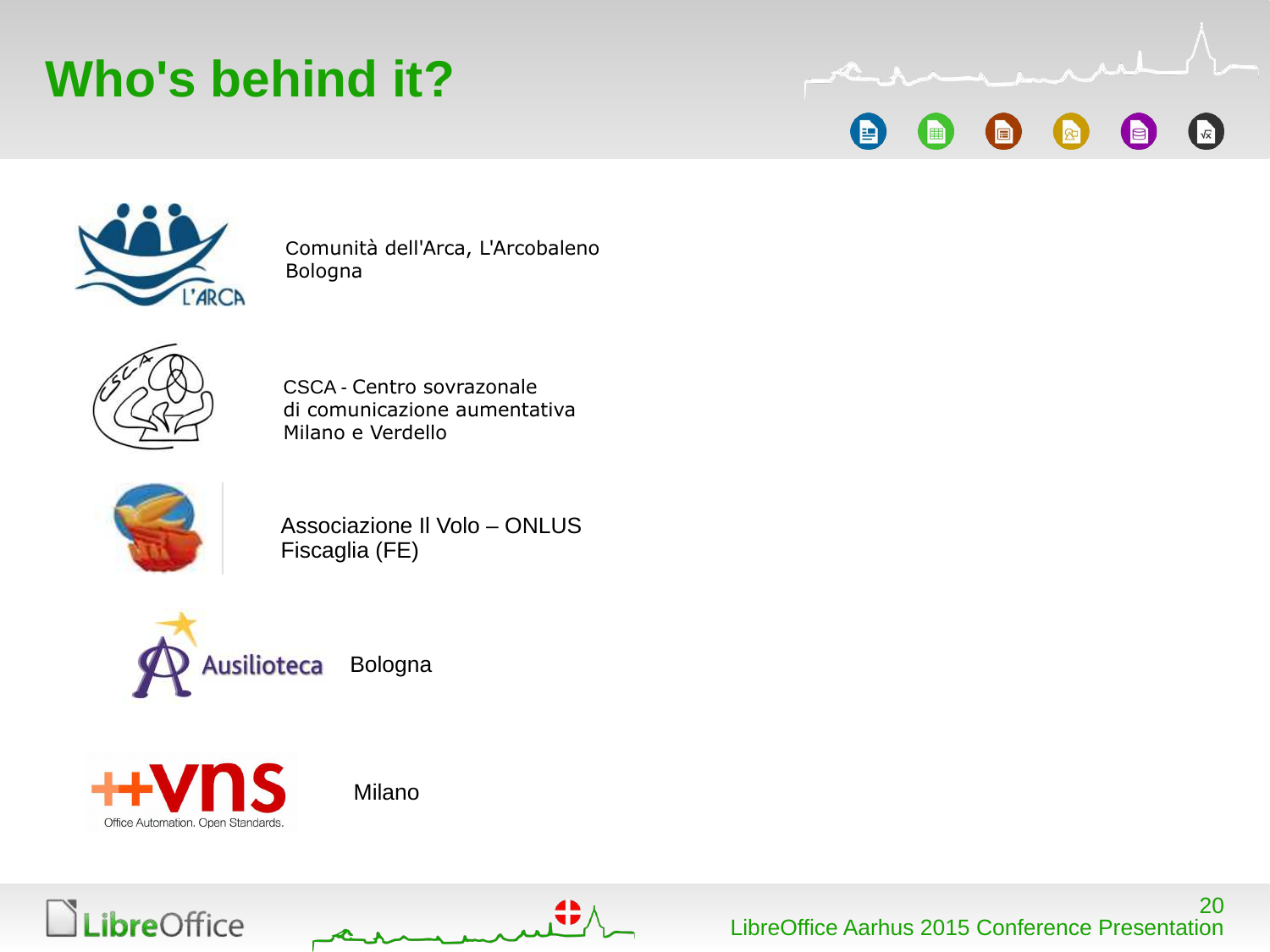#### **Show me the money**



#### 300 subscribers 5.200 euros 14,58 euro/donation (excluding two 500 euro donors)



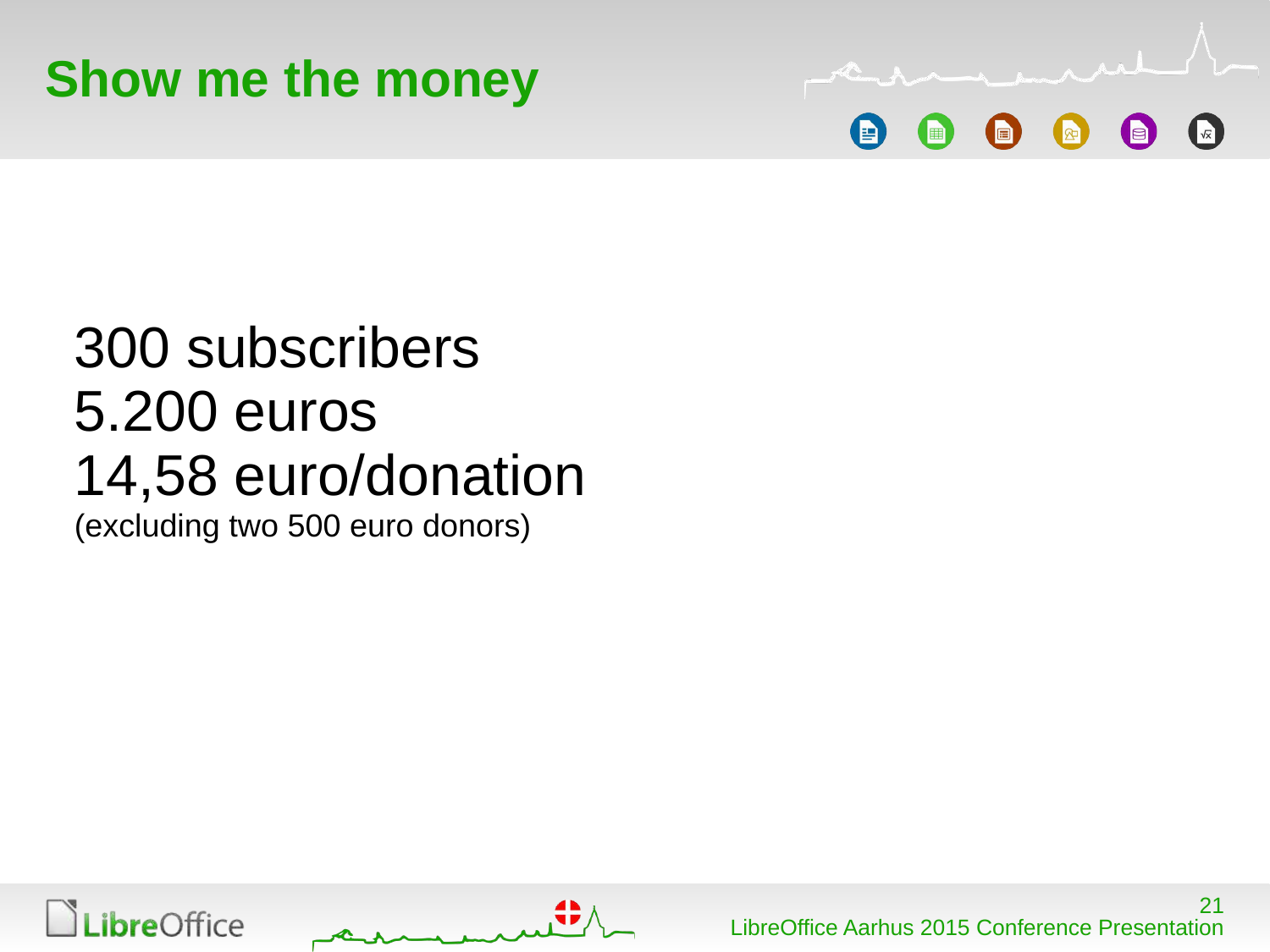

 $\sqrt{x}$ 

#### italian: http://unlibropertutti.org

english: maurizio.berti@vnssrl.it





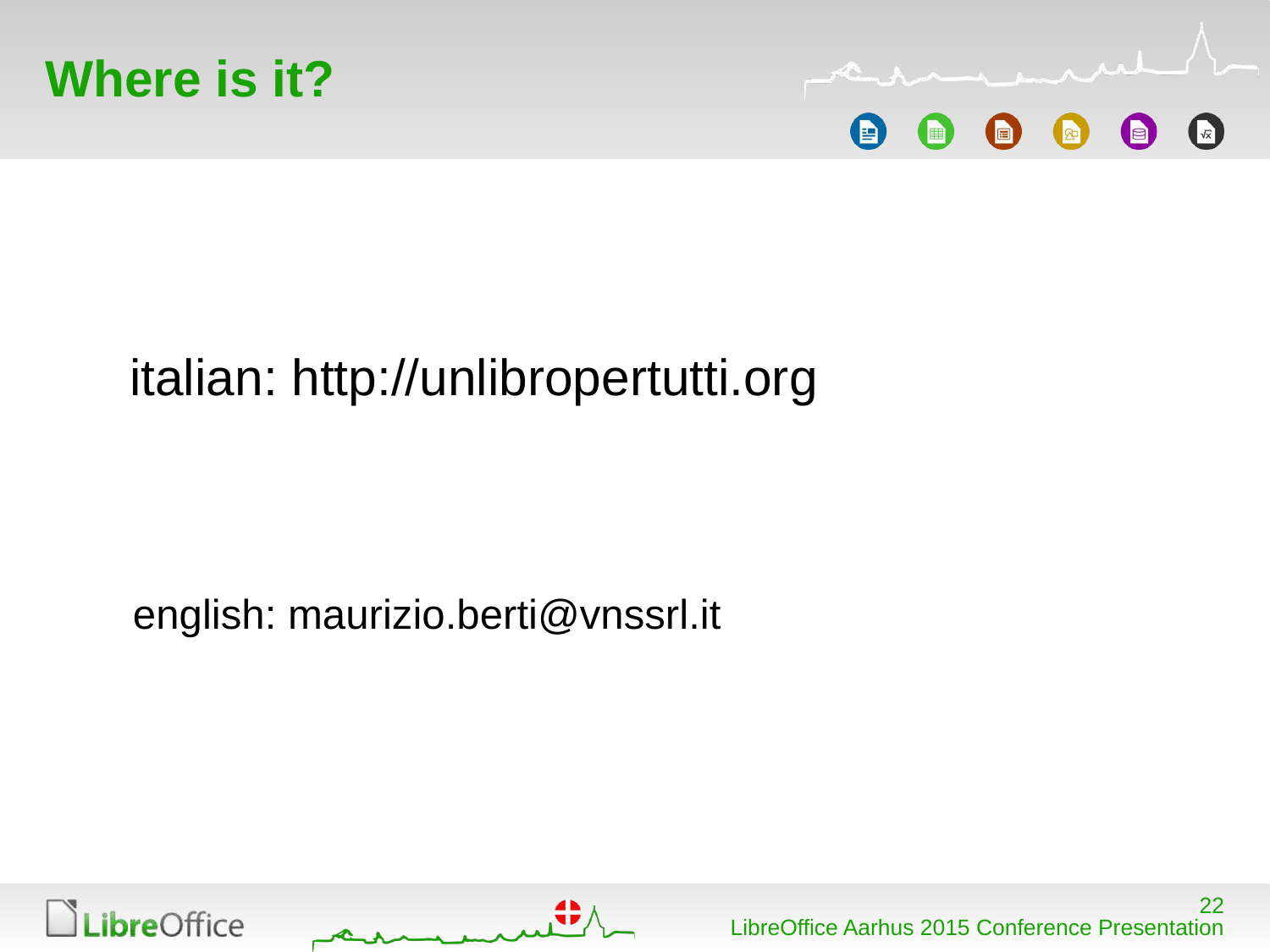

"Non square" symbols Linux, MacOS X support Punctuation Row and page editing funtions Video help Localization

Please write  $\rightarrow$  maurizio.berti@vnssrl.it



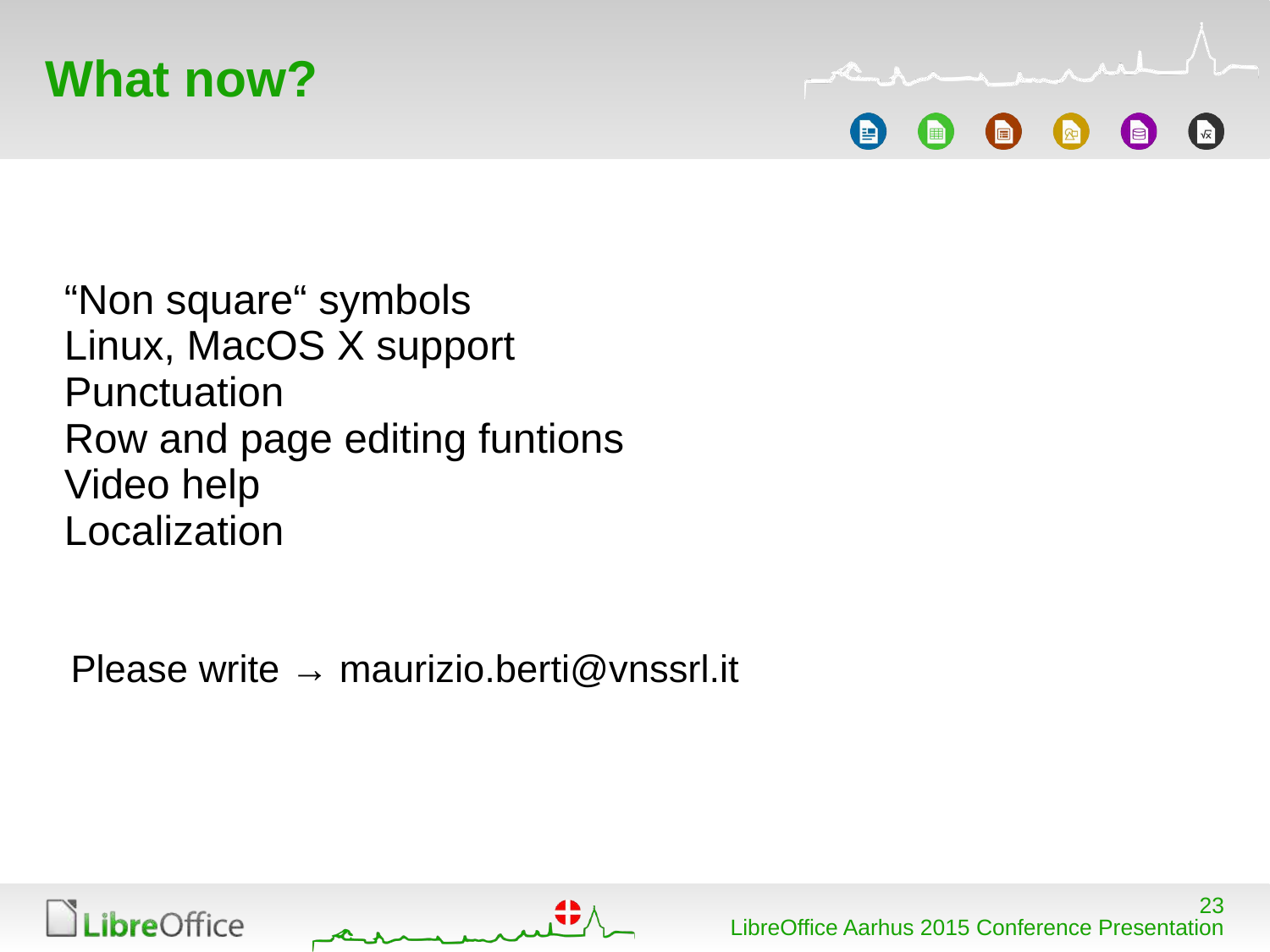

### "We definitely **made a dent** with Open Source"

Luca Errani - 24/9/2015